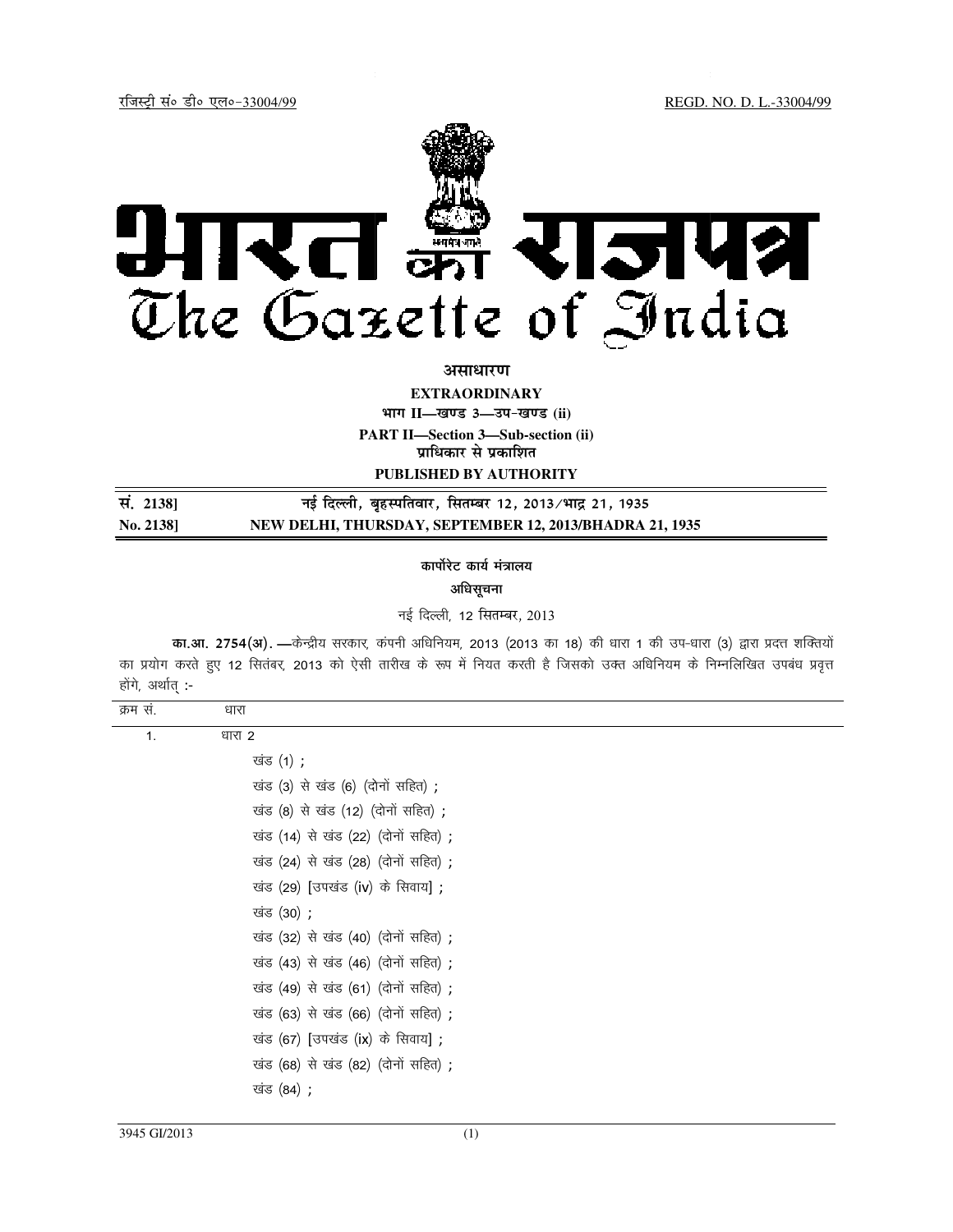|     | खंड (86) ;                                                            |
|-----|-----------------------------------------------------------------------|
|     | खंड (87) ; [परंतुक और स्पष्टीकरण (घ) के सिवाय] ;                      |
|     | खंड (88) और खंड (89) ;                                                |
|     | खंड (90) से खंड (95) (दोनों सहित);                                    |
| 2.  | धारा 19;                                                              |
| 3.  | धारा 21;                                                              |
| 4.  | धारा 22 ;                                                             |
| 5.  | धारा 23 [उपधारा (1) का खंड (ख) और उपधारा (2) के सिवाय];               |
| 6.  | धारा 24 ;                                                             |
| 7.  | धारा 25 [उपधारा (3) के सिवाय] ;                                       |
| 8.  | धारा 29 से धारा 32 (दोनों सहित);                                      |
| 9.  | धारा 33 [उपधारा (3) के सिवाय] ;                                       |
| 10. | धारा 34;                                                              |
| 11. | धारा 35 [उपधारा (1) के खंड (ड) के सिवाय];                             |
| 12. | धारा 36 से 38 (दोनों सहित);                                           |
| 13. | धारा 39 [उपधारा (4) के सिवाय] ;                                       |
| 14. | धारा 40 [उपधारा (6) के सिवाय] ;                                       |
| 15. | धारा 44 और धारा 45 ;                                                  |
| 16. | धारा 49 से धारा 51 (दोनों सहित);                                      |
| 17. | धारा 57 से धारा 60 (दोनों सहित);                                      |
| 18. | धारा 65 ;                                                             |
| 19. | धारा 69 ;                                                             |
| 20. | धारा 70 [उपधारा (2) के सिवाय] ;                                       |
| 21. | धारा 86 ;                                                             |
| 22. | धारा 91 ;                                                             |
| 23. | धारा 100 [उपधारा (6) के सिवाय] ;                                      |
| 24. | धारा 102 ;                                                            |
| 25. | धारा 103 ;                                                            |
| 26. | धारा 104                                                              |
| 27. | धारा 105 [उपधारा (1) के तीसरे और चौथे परंतुक और उपधारा (7) के सिवाय]; |
| 28. | धारा 106 ;                                                            |
| 29. | धारा 107 ;                                                            |
| 30. | धारा 111;                                                             |
| 31. | धारा 112;                                                             |
| 32. | धारा 113 [उपधारा (1) के खंड (ख) के सिवाय] ;                           |
| 33. | धारा 114 ;                                                            |
| 34. | धारा 116;                                                             |
| 35. | धारा 127 ;                                                            |
| 36. | धारा 133;                                                             |
| 37. | धारा 161 [उपधारा (2) के सिवाय];                                       |
| 38. | धारा 162 और धारा 163;                                                 |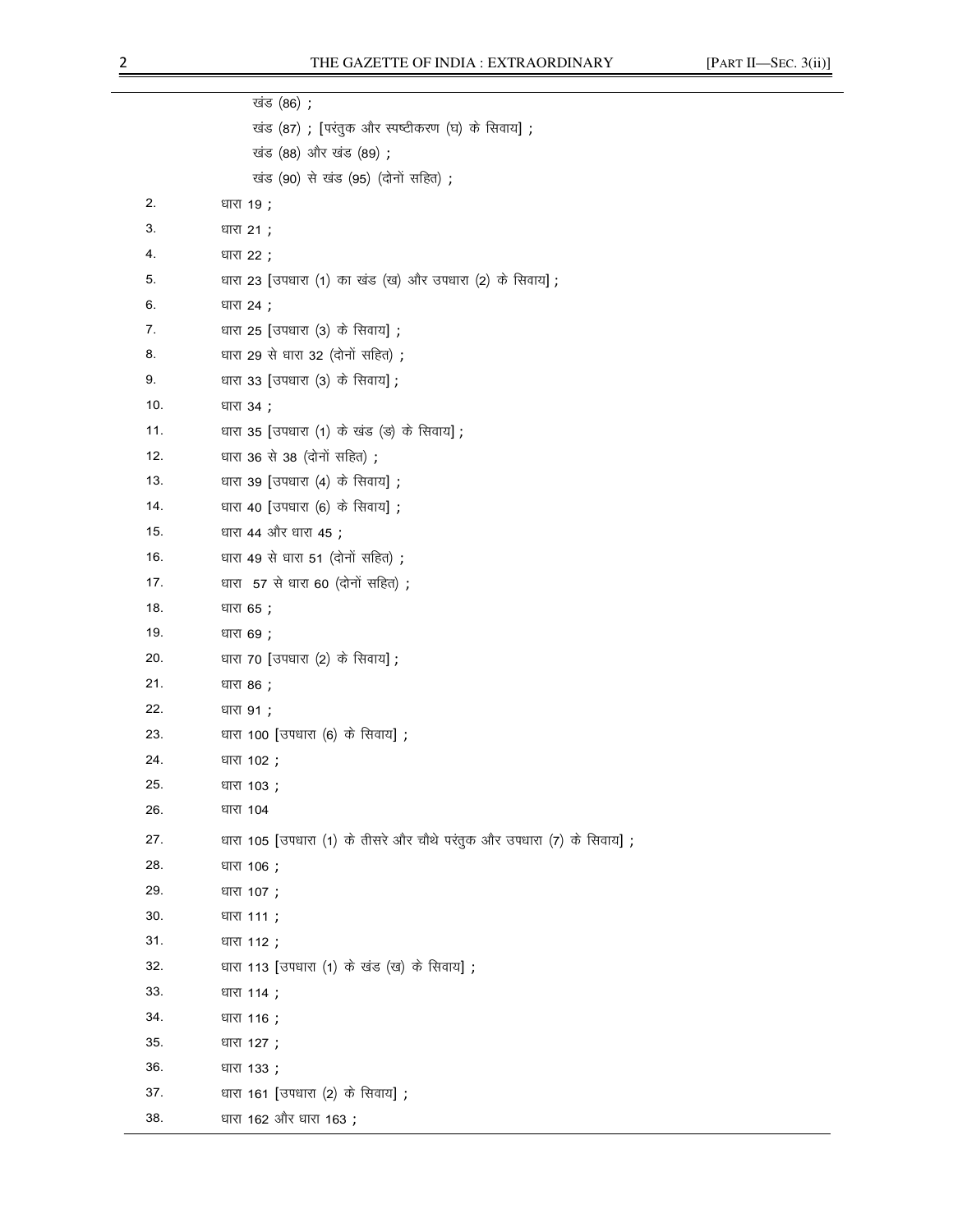| 39. | धारा 176 ;                         |
|-----|------------------------------------|
| 40. | धारा 180 से धारा 183 (दोनों सहित); |
| 41. | धारा 185 ;                         |
| 42. | धारा 192 ;                         |
| 43. | धारा 194 ;                         |
| 44. | धारा 195 ;                         |
| 45. | धारा 202 ;                         |
| 46. | धारा 379 ;                         |
| 47. | धारा 382 और धारा 383;              |
| 48. | धारा 386 [उपखंड (क) के सिवाय] ;    |
| 49. | धारा 394 ;                         |
| 50. | धारा 405 ;                         |
| 51. | धारा 407 से धारा 414 (दोनों सहित); |
| 52. | धारा 439 ;                         |
| 53. | धारा 443 से धारा 453 (दोनों सहित); |
| 54. | धारा 456 से धारा 463 (दोनों सहित); |
| 55. | धारा 467 से धारा 470 (दोनों सहित)  |

[फा. सं. 1/15/2013-सीएल. v]

रेणुका कुमार, संयुक्त सचिव

## **MINISTRY OF CORPORATE AFFAIRS NOTIFICATION**

## New Delhi, the 12th September, 2013

S.O. 2754(E).-In exercise of the powers conferred by sub-section (3) of section 1 of the Companies Act, 2013 (18 of 2013), the Central Government hereby appoints the 12th day of September, 2013 as the date on which the following provisions of the said Act shall come into force, namely :-

| SL. No. | Section                                    |
|---------|--------------------------------------------|
| 1.      | Section 2                                  |
|         | clause $(1)$ ;                             |
|         | clauses $(3)$ to $(6)$ (both inclusive);   |
|         | clauses (8) to (12) (both inclusive);      |
|         | clauses $(14)$ to $(22)$ (both inclusive); |
|         | clauses (24) to (28) (both inclusive);     |
|         | clause (29) [except sub-clause (iv)];      |
|         | clause $(30)$ ;                            |
|         | clauses (32) to (40) (both inclusive);     |
|         | clauses (43) to (46) (both inclusive);     |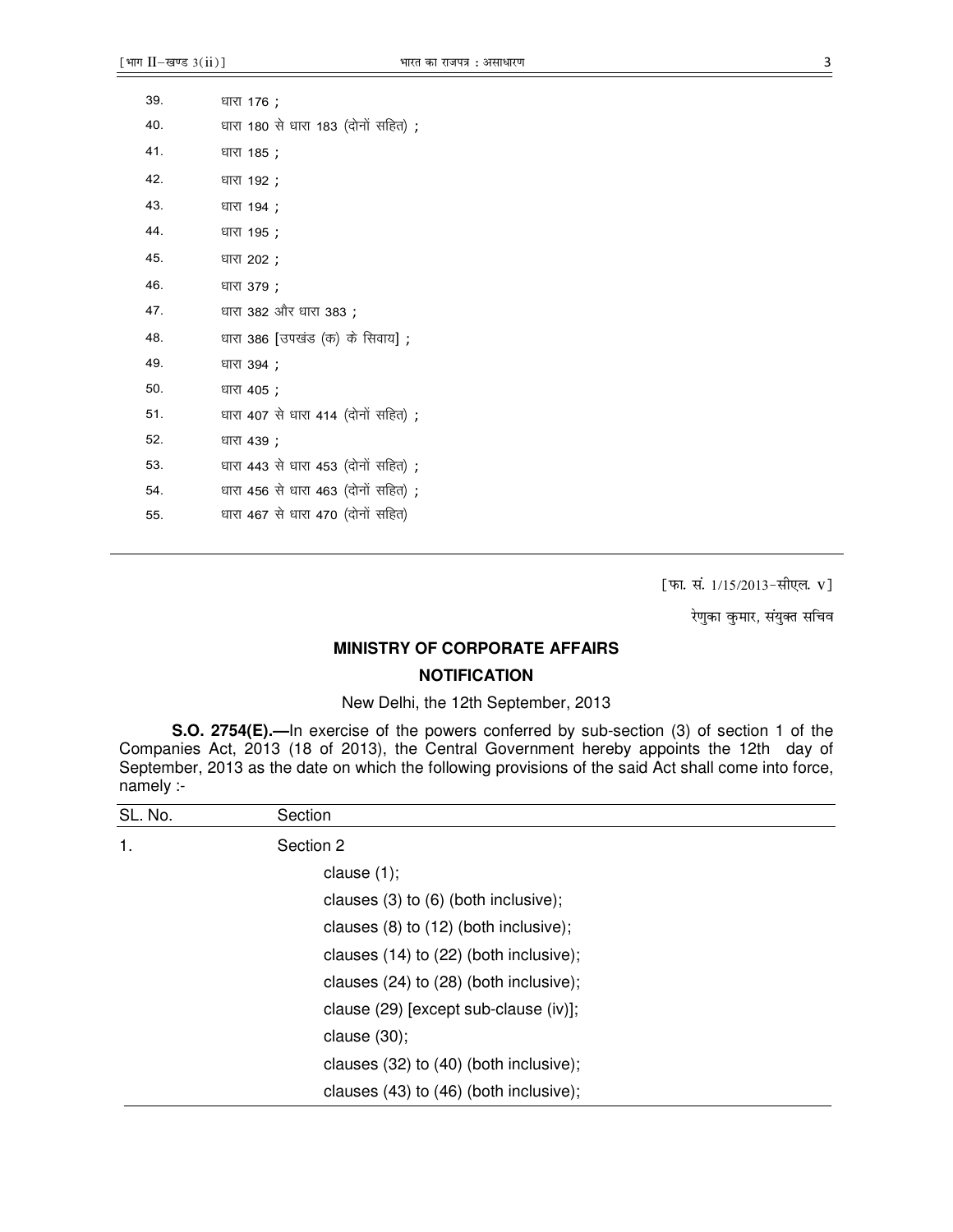|     | clauses (49) to (61) (both inclusive);                                                        |
|-----|-----------------------------------------------------------------------------------------------|
|     | clauses (63) to (66) (both inclusive);                                                        |
|     | clause (67) [except sub-clause (ix)];                                                         |
|     |                                                                                               |
|     | clause $(84)$ ;                                                                               |
|     | clause $(86)$ ;                                                                               |
|     | clause (87) [except the proviso and Explanation (d)],                                         |
|     | clauses (88) and (89);                                                                        |
|     | clauses (90) to (95) (both inclusive);                                                        |
| 2.  | Section 19;                                                                                   |
| 3.  | Section 21;                                                                                   |
| 4.  | Section 22;                                                                                   |
| 5.  | Section 23 [except clause (b) of sub-section (1) and sub-section (2)];                        |
| 6.  | Section 24;                                                                                   |
| 7.  | Section 25 [except sub-section (3)];                                                          |
| 8.  | Sections 29 to 32 (both inclusive);                                                           |
| 9.  | Section 33 [except sub-section (3)];                                                          |
| 10. | Section 34;                                                                                   |
| 11. | Section 35 [except clause (e) of sub-section (1)];                                            |
| 12. | Sections 36 to 38 (both inclusive);                                                           |
| 13. | Section 39 [except sub-section (4)];                                                          |
| 14. | Section 40 [except sub-section (6)];                                                          |
| 15. | Sections 44 and 45;                                                                           |
| 16. | Sections 49 to 51 (both inclusive);                                                           |
| 17. | Sections 57 to 60 (both inclusive);                                                           |
| 18. | Section 65;                                                                                   |
| 19. | Section 69;                                                                                   |
| 20. | Section 70 [except sub-section (2)];                                                          |
| 21. | Section 86;                                                                                   |
| 22. | Section 91;                                                                                   |
| 23. | Section 100 [except sub-section (6)];                                                         |
| 24. | Section 102;                                                                                  |
| 25. | Section 103;                                                                                  |
| 26. | Section 104;                                                                                  |
| 27. | Section 105 [except the third and fourth proviso of sub-section (1) and sub-<br>section (7)]; |
| 28. | Section 106;                                                                                  |
| 29. | Section 107;                                                                                  |
| 30. | Section 111;                                                                                  |